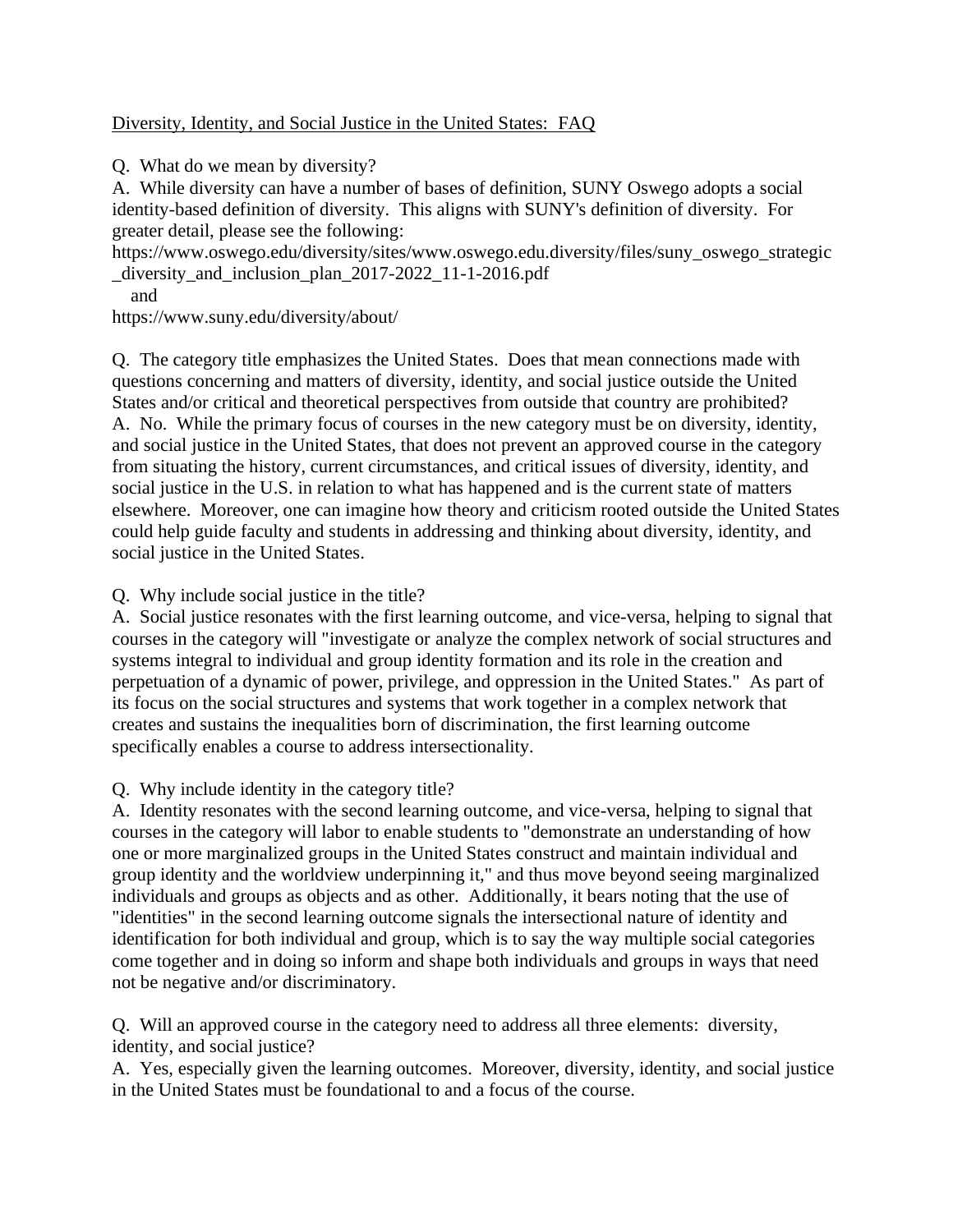Q. What will the level of approved courses be: lower division, upper division, either? A. Consistent with other GE 21 categories such as World Awareness, approved offerings in the new category may be either lower- or upper-division courses. Furthermore, upper-division courses in the Diversity, Identity, and Social Justice in the United States category may have lower-division course prerequisites, provided those lower-division courses are approved as general education offerings.

Q. Are transfer students included, and if so, why?

A. Yes, the creation of a required local category signals the high degree of importance the SUNY Oswego faculty places on the awareness, study, and understanding of the complex and often difficult issues connected to diversity, identity, and social justice in the United States. In this case, then, important is not just for some but for all students, including transfer students. As is the case with transfer courses and other general education categories, courses taken elsewhere that are deemed equivalent to a SUNY-Oswego course that has been approved for inclusion in the Diversity, Identity, and Social Justice in the United States category can be used to meet the aforementioned local requirement.

The 28 May 2010 SUNY Memorandum to Presidents providing policy and guidance concerning the SUNY-GER states that "If a campus has local and/or programmatic general education requirements that specify the SUNY-GER areas to be met, or add course requirements beyond the 30-credit SUNY-GER, the campus shall promote student mobility within the University and timely degree attainment by providing clear and accessible information and advisement to prospective and enrolled students," including transfer students. The 13 June 2013 SUNY Memorandum to Presidents providing policy and guidance on seamless transfer requirements states that "Local general education requirements beyond the SUNY-GER shall not require a transfer student to exceed the number of credits to graduation required of native students in the same program." Clear and accessible information of the local requirement will be provided via university publications. The requirement does not require the student to exceed the number of credits to graduation that holds for native students in the same program.

Q. Can an Oswego course approved in the new category also be approved in another general education category?

A. In keeping with current practice, an Oswego course can be approved in more than one category, provided that all learning outcomes are satisfied. Also in keeping with current practice, however, a single course cannot be used by a student in more than one general education category.

One should bear in mind, too, that student learning in general education courses must be assessed when a general education category comes around in the regular three-year cycle. Courses approved in multiple categories would in all likelihood be assessed in two years of each three-year cycle.

Q. Does the new required local category increase the number of credit hours necessary in order to complete GE 21?

A. Yes, from the present total of 30-33 hours to 33-36 hours (the range accounts for the comparatively small number of students who need to take both MLL 101 and MLL 102 approved offerings in order to complete the foreign language requirement). Given the critically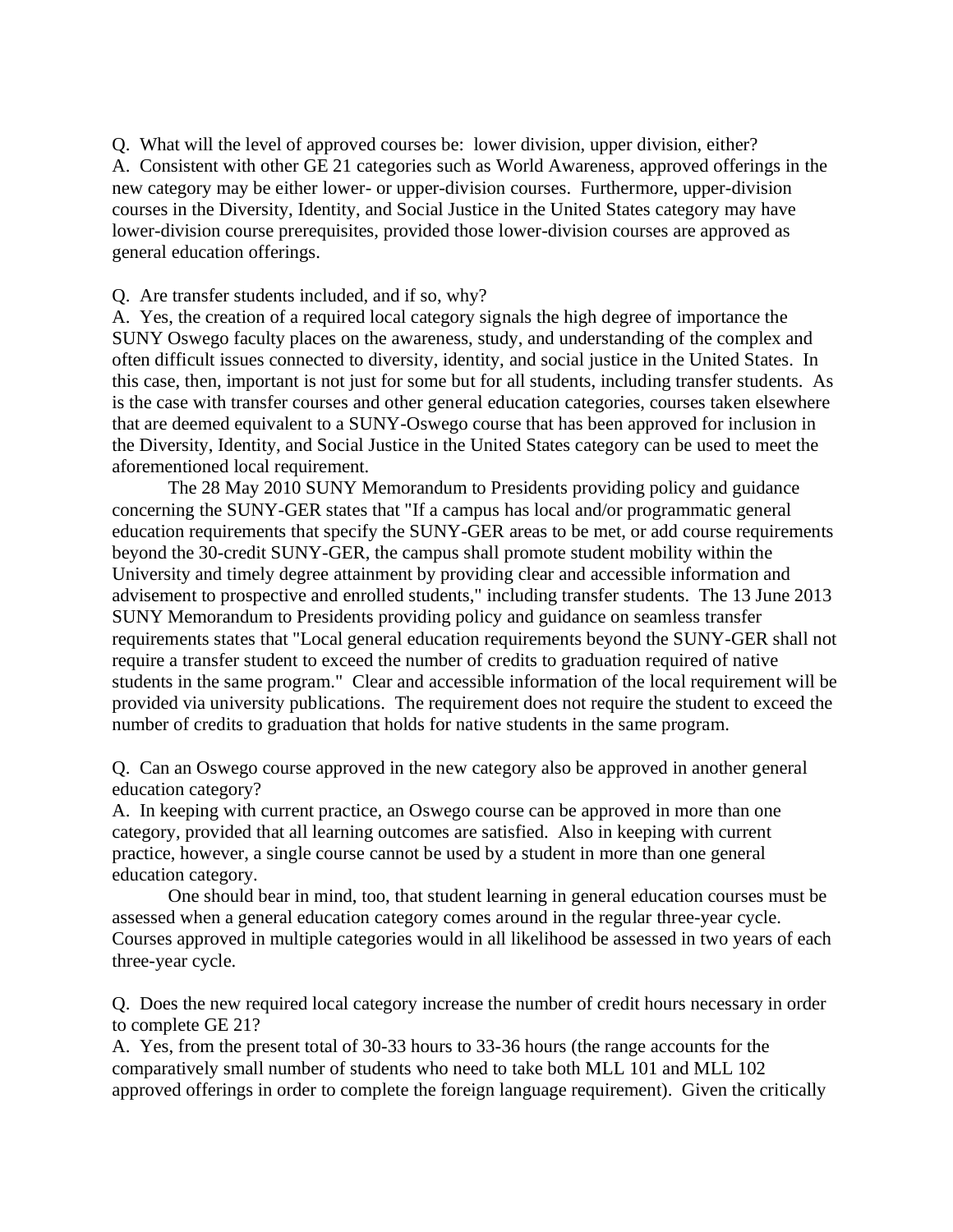important nature of the new requirement, on the one hand, and the commitment to both breadth and student choice in general education, on the other, the Council is unanimous in the increase of three hours to the total needed to complete general education.

It bears noting that courses and hours that meet general education requirements can and do also meet major program requirements. A review of the latter reveals that B.S. majors requiring a high number of hours have included within that total six, nine, and in one case twelve hours that also count toward the general education requirement. B.A. majors require fewer hours, of course, but here too each major has included in its requirements a course or courses that also count toward general education--indeed in nearly all cases it is a minimum of two courses.

Q. Can a department or program opt to infuse the Diversity, Identity, and Social Justice in the United States in its curriculum and those have their majors meet the requirement that way? A. While the Council encourages departments and programs to infuse diversity in the United States in their majors, such infusion should not stand in place of the proposed Diversity, Identity, and Social Justice in the United States general education requirement, but rather as a complement to it.

Just as the SUNY Oswego Writing Across the Curriculum requirement in each major builds upon the SUNY General Education (SUNY-GER) basic writing requirement that is satisfied by Oswego's ENG 102, so too would an emphasis on diversity in the major build on our local Diversity, Identity, and Social Justice in the United States general education requirement.

Moreover, a course in the local general education requirement will be taken by a range of students from a number of departments and programs, thus bringing important disciplinary interests and perspectives to the discussions on the critical matter at hand.

Q. Why is AY 2022-2023 the date for the requirement to take effect?

A. While the Council had hoped the requirement would take effect beginning in the upcoming academic year, AY 2021-2022, it recognizes that it is critically important that the institution has the necessary resources to offer 2,000 seats a year in the category. Therefore, the Council thinks it necessary to identify AY 2022-2023 for the advent of the new requirement.

To be clear, the stated expectation is that the requirement will go into effect with AY 2022-2023. In the interim the Council proposes that the category be located in the student choice field of GE 21 and Degree Works, effective immediately upon approval by the Faculty Assembly and the President's signature.

Once a course has been approved by the General Education Council as a Diversity, Identity, and Social Justice in the United States offering, it can be used toward a student's completion of student choice if taken prior to AY 2022-2023. With AY 2022-2023, it would migrate along with the Diversity, Identity, and Social Justice in the United States category to the required categories group of general education.

The General Education Council stands ready to work with departments, programs, chairs and directors, and individual faculty members in order to bring the category into being once it has been approved by the Faculty Assembly and signed by the President.

Q. What about resources needed, and with them cost?

A. The Priorities and Planning Council reviewed and discussed the draft proposal, voiced its support for the creation of the new required category, and brought up the question of what it would cost. While the General Education Council recognizes that the new category will bring